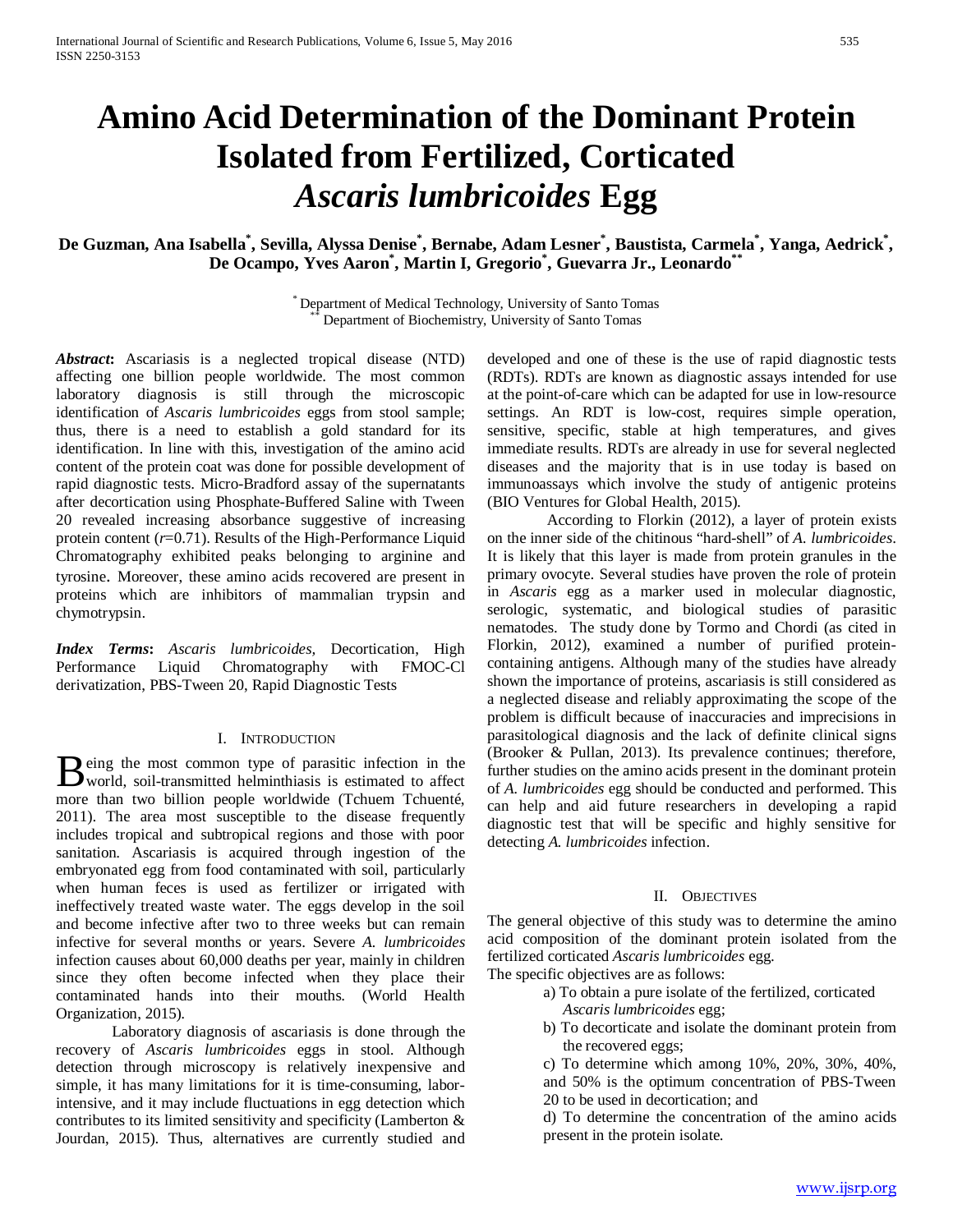### III. MATERIALS AND METHODS

The sample used in the experiment was a formalinized stool positive for fertilized, corticated *Ascaris lumbricoides* egg

# *A. Isolation of Fertilized, Corticated Ascaris lumbricoides Egg*

The stool sample was suspended in a brine solution with a specific gravity of 1.20; this was left undisturbed for 24 hours. The eggs were then aspirated on the surface of the solution, transferred to a slide, and examined microscopically. Several well-washings were performed before the eggs were transferred to a conical tube containing 1 mL of normal saline solution. Well-washing was done in order to isolate the eggs from the fecal debris. After which, the pooled eggs were washed three times using phosphate-buffered saline in order to remove the formalin.

# *B. Decortication of the Isolated Parasite Eggs*

Aliquots of the sample containing 20 eggs each were prepared in Eppendorf tubes. The aliquots were decanted until 0.5 mL was left in the tubes. PBS-Tween 20 with concentrations of 10%, 20%, 30%, 40%, and 50% were added until it reached the 1.0 mL mark. Vortex-mixing of the tubes was done for 1 hour and 45 minutes. To confirm if decortication occurred, the supernatants before and after decortication were analyzed using 96-well Micro-Bradford Protein Assay. The supernatant with the highest increase in absorbance was then used for amino acid determination.

# *C. Amino Acid Determination*

### **Microwave-assisted Hydrolysis**

The supernatant after decortication was used for microwaveassisted acid hydrolysis. Fifty microliters of the sample was mixed with 100 µL of 6M hydrochloric acid, placed inside an industrial microwave oven along with 100 mL of distilled water; this was done for 5 minutes at medium heat. Two hundred microliters of distilled water was added to the hydrolyzed sample to increase the volume.

High-Performance Liquid Chromatography with FMOC-Cl Derivatization was used for the identification of amino acids. Preparation of the physiologic amino acid standard and the sample was done by the researchers. However, High-Performance Liquid Chromatography was done by ADIP Quality Control Product Research and Development Cooperative.

# **Sample and Amino Acid Standard Preparation**

For the preparation of the sample solution, 50 µL of the sample was mixed with a 100 µL of acetonitrile. The solution was adjusted to appropriate pH by adding 50 µL of borate buffer (40 mM in water, pH 9.2). It was then derivatized using 50  $\mu$ L FMOC-Cl (10 mM in acetonitrile).

For the preparation of the reference standard solution, 40 µL standard solution and 10 µL 0.5 M sodium hydroxide were mixed to reach a nearly neutral solution. After that, the solution was mixed with 100 µL of acetonitrile. The solution was adjusted to appropriate pH by the addition of 50 µL borate buffer (40 mM in water, pH 9.2); it was then derivatized using 50 µL FMOC-Cl (10 mM in acetonitrile). Sigma-Aldrich A9906 Physiologic Amino Acid Standard was used in this study.

# **Chromatographic Conditions**

The separation was done on a  $C_{18}$  column. The mobile phase were acetonitrile (A) and 50 mM sodium acetate solution, with a pH of 4.15 (B). The gradient elution profile was 0 to 30 min A:B (28:72, v/v) to (50:50, v/v), 30 to 37 min A:B (50:50, v/v) to (58:42, v/v), 37 to 38 min A:B (58:42, v/v) to (68:32, v/v), 38 to 44 min A:B (68:32, v/v) to (76:24, v/v), 44 to 45 min A:B (76:24, v/v) to (85:15, v/v), 45 to 54 min A:B (85:15, v/v). The flow-rate was 1.0 mL/min, detection wavelength was 263 nm, the column temperature was 30°C, and the injection volume was 100 µL.

#### IV. RESULTS AND DISCUSSION

# *A. Isolation of the Dominant Protein*

Microscopic images of the *A. lumbricoides* eggs before and after treatment with PBS-Tween 20 are shown in Figures 1 to 6. Notable changes in the morphology of the parasite eggs are observed. This agrees with the results obtained from the micro-Bradford protein assay where the absorbance of the supernatant after decortication increased in all of the concentrations used (Refer to Table I). Moreover, among the concentrations used, 50% PBS-Tween 20 was the optimum concentration since it obtained the largest increase in absorbance. The results are parallel with the study conducted by Amirilargani *et al*. (2009) where in increasing concentrations of Tween 20, there was a notable change in the membrane morphology. In the study done by Jamur and Oliver (2010), saponin selectively removes membrane cholesterol but detergents such as Tween-20 extract proteins along with the lipids since they are nonselective; a study by Schuck *et al.* (2003) also proves the nonselectivity of Tween 20 in the solubilization of cell membranes.



Figure 1: Microscopic Image of Fertilized, Corticated Egg of *Ascaris lumbricoides* Before Treatment with PBS-Tween 20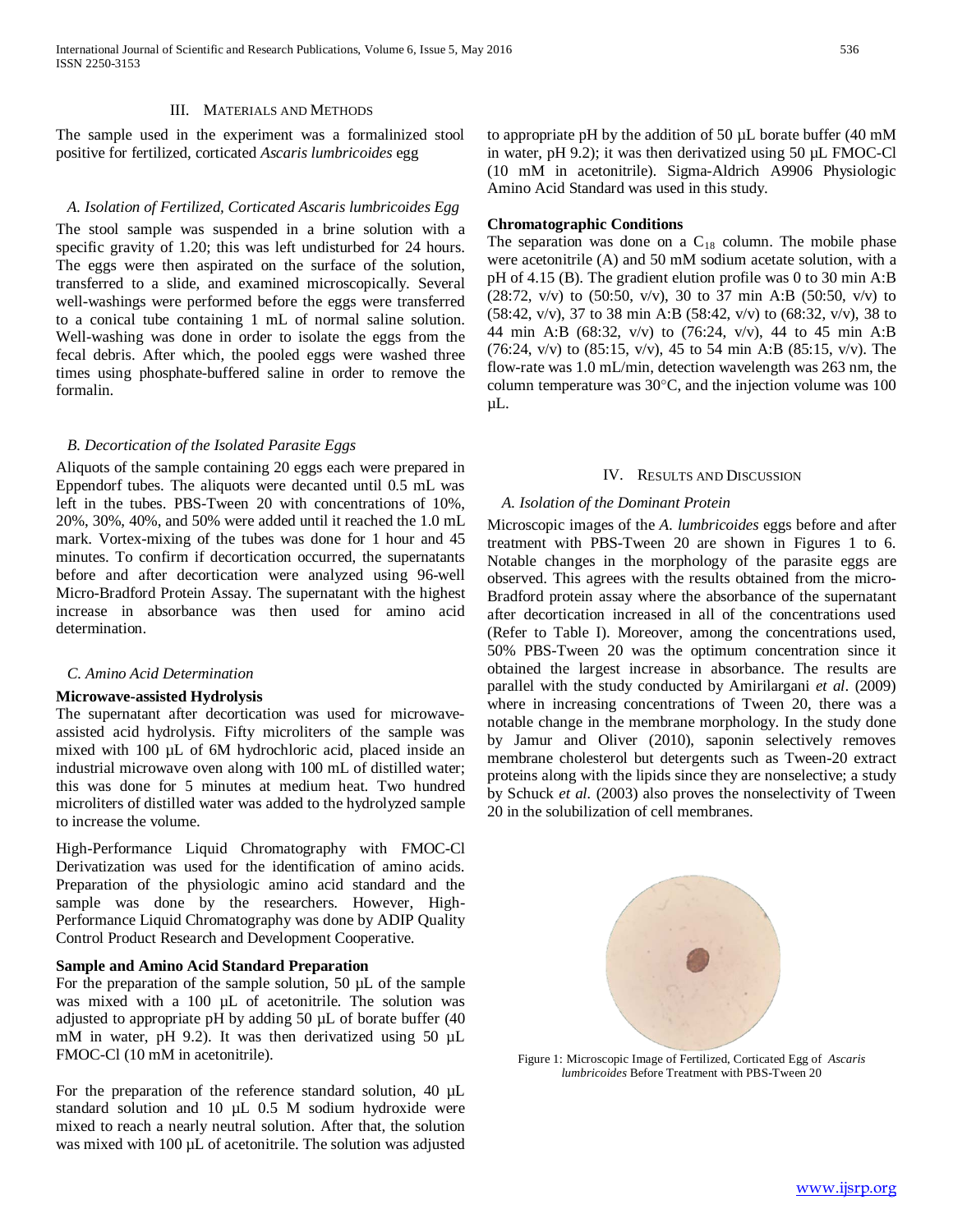

Figure 2: Microscopic Image of Fertilized, Corticated Egg of *Ascaris lumbricoides* After Treatment with 10% PBS-Tween 20



Figure 3: Microscopic Image of Fertilized, Corticated Egg of *Ascaris lumbricoides* After Treatment with 20% PBS-Tween 20



Figure 4: Microscopic Image of Fertilized, Corticated Egg of *Ascaris lumbricoides* After Treatment with 30% PBS-Tween 20



Figure 5: Microscopic Image of Fertilized, Corticated Egg of *Ascaris lumbricoides* After Treatment with 40% PBS-Tween 20



Figure 6: Microscopic Image of Fertilized, Corticated Egg of *Ascaris lumbricoides* After Treatment with 50% PBS-Tween 20

| Table I. Absorbance difference of supernatant |
|-----------------------------------------------|
| before and after decortication                |

| <u>ociói cana anoi accordeanon</u> |                     |       |       |       |       |  |
|------------------------------------|---------------------|-------|-------|-------|-------|--|
| <b>Supernatant</b>                 | <b>PBS-Tween 20</b> |       |       |       |       |  |
| Fluid                              | 10%                 | 20%   | 30%   | 40%   | 50%   |  |
| <b>Before</b>                      | 0.783               | 0.790 | 0.860 | 0.794 | 0.813 |  |
| <b>Decortication</b>               |                     |       |       |       |       |  |
| After                              | 0.821               | 0.857 | 0.912 | 0.843 | 1.903 |  |
| <b>Decortication</b>               |                     |       |       |       |       |  |
| Absorbance after -                 | 0.038               | 0.070 | 0.052 | 0.049 | 1.090 |  |
| Absorbance <sub>before</sub>       |                     |       |       |       |       |  |

# *B. Determination of the Amino Acid Composition*

Figures 7 and 8 are chromatogram of the samples for Trial 1 and Trial 2. After comparison of these chromatograms to that of the blank, Components 1 and 34 were identified as the content of the sample. The specific identification of amino acids was done by comparing the chromatogram of the standard (Refer to Figure 9) to the chromatogram of the standard used in the study conducted by Zhou *et al.* (2011) due to the same chromatographic conditions applied. Component 1 was identified as arginine, with a concentration of 1.627 µmol/mL and Component 34 was identified as tyrosine, with a concentration of 1.678 µmol/mL.

The results are parallel with Kreuzer's (1953) study which identified amino acids present from the outer layer of the primary egg envelope, and it included the presence of arginine. Meanwhile, Jaskowski (1962) determined the presence of tyrosine and arginine on the middle, chitinous coat. As stated by Yanagisawa (1955), a layer of protein may exist on the inner side of the chitinous shell of *Ascaris lumbricoides*. These granules on the inner side move to the surface and become associated with the layers of the primary egg shell. Moreover, Green (1955), Peanasky and Laskowski (1960, as cited in Florkin, 2012) stated that there are low-molecular weight proteins present in *A. lumbricoides* that inhibit the activity of mammalian trypsin and chymotrypsin. In at least four of the inhibitors, tyrosine and arginine were present; the said inhibitors showed stability to heat and pH changes.



Figure 7: Chromatogram of Sample (Trial 1)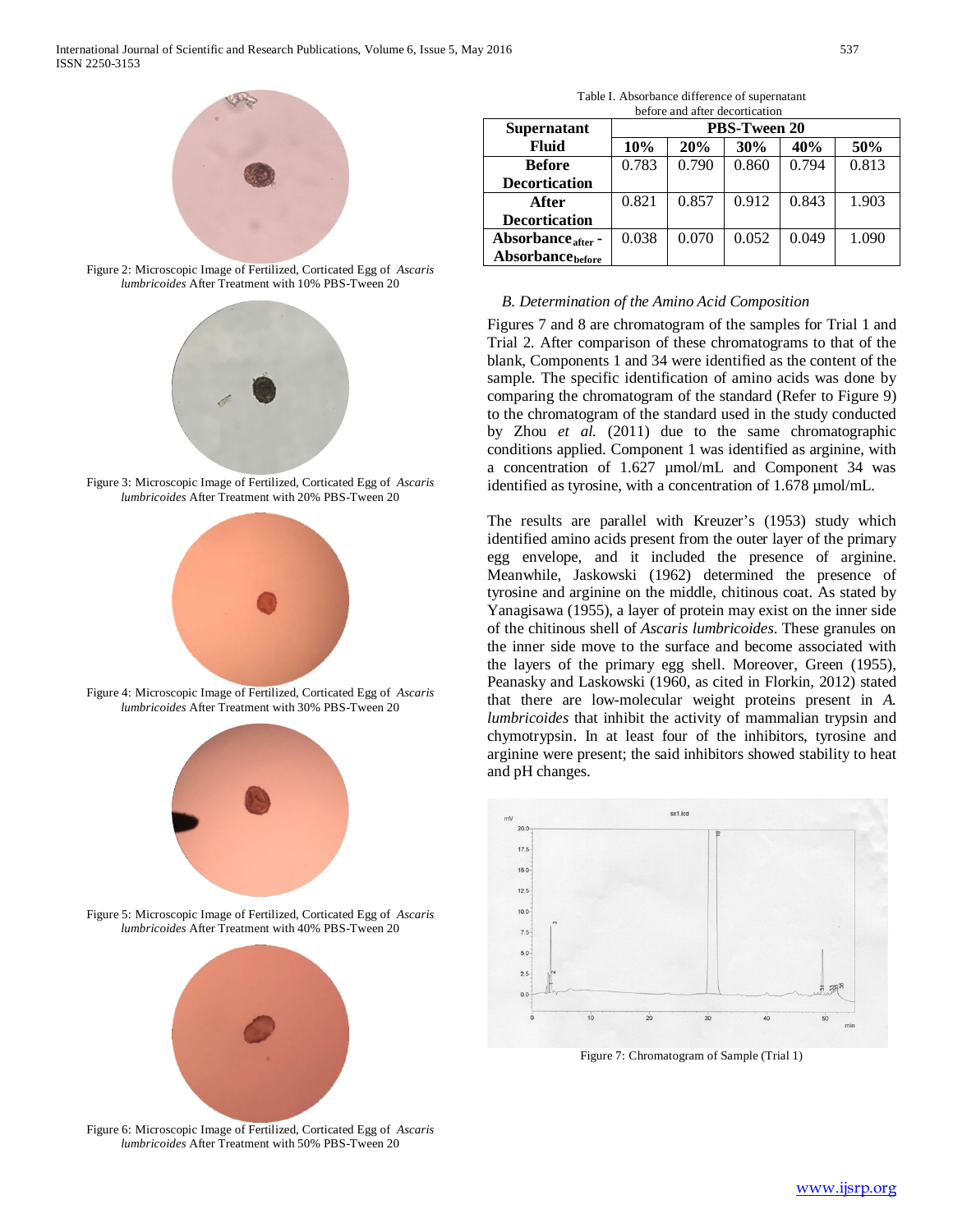

Figure 8: Chromatogram of Sample (Trial 2)



Figure 9: Chromatogram of Physiologic Amino Acid Standard

## V. CONCLUSION AND RECOMMENDATIONS

## **Conclusion**

The amino acids identified and quantified as a result of the experimentation were arginine and tyrosine with the concentrations of 1.627 µmol/mL and 1.678 µmol/mL, respectively. These amino acids are found in low-molecular weight proteins present in *Ascaris lumbricoides* which inhibit the activity of mammalian trypsin and chymotrypsin. Decortication using 50% PBS-Tween 20 obtained the greatest change in absorbance; thus, it is the optimum concentration to be used for the isolation of the protein coat as compared to the other concentrations used in this study. Furthermore, based on the data obtained, the use of increasing concentrations of PBS-Tween 20 also increased the amount of protein recovered from the supernatant  $(r=0.71)$ .

# **Recommendations**

For further improvement of the study, the researchers recommend the following:

- 1. A study on the amino acid sequence
- 2. Development of Rapid Diagnostic Tests for the identification of *Ascaris lumbricoides*
- 3. Increased exposure time with 50% PBS-Tween 20 and increased amount of sample to be hydrolyzed
- 4. Use of concentrations higher than 50% PBS-Tween 20
- 5. Analysis of the presence of other amino acids

#### **REFERENCES**

- [1] Amirilargani, M., Saljoughi, E., & Mohammadi, T. (2009). Improvement of permeation performance of polyethersulfone (PES) ultrafiltration membranes via addition of Tween-20. *Journal of Applied Polymer Science,*  504- 513. doi: 10.1002/app.
- [2] BIO Ventures for Global Health (n.d.). Retrieved from http://www.bvgh.org/Current-Programs/Neglected-Disease-Product-Pipelines/Global-Health-Primer/Targets/cid/ViewDetails/ItemID/16.aspx
- [3] Brooker, S. J., & Pullan, R. L. (2013). Chapter 13-*Ascaris lumbricoides* and ascariasis: Estimating numbers infected and burden of disease. *Ascaris: The Neglected Parasite*, 343-362. [doi:10.1016/B978-0-12-](http://dx.doi.org/10.1016/B978-0-12-396978-1.00013-6) [396978-1.00013-6.](http://dx.doi.org/10.1016/B978-0-12-396978-1.00013-6)
- [4] Florkin, M. (2012). Chemical Zoology V3: Echinodermata, Nematoda, and Acanthocephala. London: Academic Press.
- [5] Jamur, M.C., & Oliver C. (2010). Permeabilization of cell membranes. *Methods in Molecular Biology*, *588*, 63-66. doi:10.1007/978-1-59745-324-  $0_9$ .
- [6] Lamberton, P. H. L., & Jourdan, P. M. (2015). Human ascariasis: Diagnostics update. *Current Tropical Medicine Reports*, *2*(4), 189– 200[. http://doi.org/10.1007/s40475-015-0064-9.](http://doi.org/10.1007/s40475-015-0064-9)
- [7] Schuck, S., Honsho, M., Ekroos, K., Shevchenko, A., & Simons, K. (2003). Resistance of cell membranes to different detergents. *Proceedings of the National Academy of Sciences of the United States of America, 100*(10), 5795-5800. doi: 10.1073/pnas.0631579100.
- [8] Tchuem [Tchuenté,](http://www.sciencedirect.com/science/article/pii/S0001706X10001828) L. A. (2011). Control of soil-transmitted helminths in Diagnosis, drug efficacy concerns and challenges. *Acta Tropica, 120*, S4-S11. [doi:10.1016/j.actatropica.2010.07.001](http://dx.doi.org/10.1016/j.actatropica.2010.07.001)
- [9] *Water related diseases (2015). Retrieved from World Health Organization website:http://www.who.int/*[water\\_sanitation\\_health/diseases/ascariasis/en/.](http://www.who.int/water_sanitation_health/diseases/ascariasis/en/)
- [10] Zhou, W., Zhang, X., & Duan, G. (2011). Liquid-chromatography quantitative analysis of 20 amino acids after derivatization with FMOC-Cl and its application to different origin *Radix isatidis*. *Journal of the Chinese Chemical Society, 58*, 509-515.

#### **AUTHORS**

**First Author:** De Guzman, A., Department of Medical Technology, University of Santo Tomas. aisabelladg@gmail.com **Second Author:** Sevilla, A., Department of Medical Technology, University of Santo Tomas. ailee\_1275@yahoo.com **Third Author:** Bernabe, A., Department of Medical Technology, University of Santo Tomas. adamlesnerbernabe@yahoo.com **Fourth Author:** Bautista, C.,Department of Medical Technology, University of Santo Tomas. aaamielbautista@gmail.com **Fifth Author:** Yanga, A., Department of Medical Technology, University of Santo Tomas. yaedrick@yahoo.com **Sixth Author:** De Ocampo, Y., Department of Medical Technology, University of Santo Tomas. yves1113@gmail.com **Seventh Author:** Martin I, G., Department of Medical Technology, University of Santo Tomas. uklid\_greg@yahoo.com **Eighth Author:** Guevarra, L., Department of Biochemistry, University of Santo Tomas.

**Correspondence Author:** De Guzman, A., aisabelladg@gmail.com